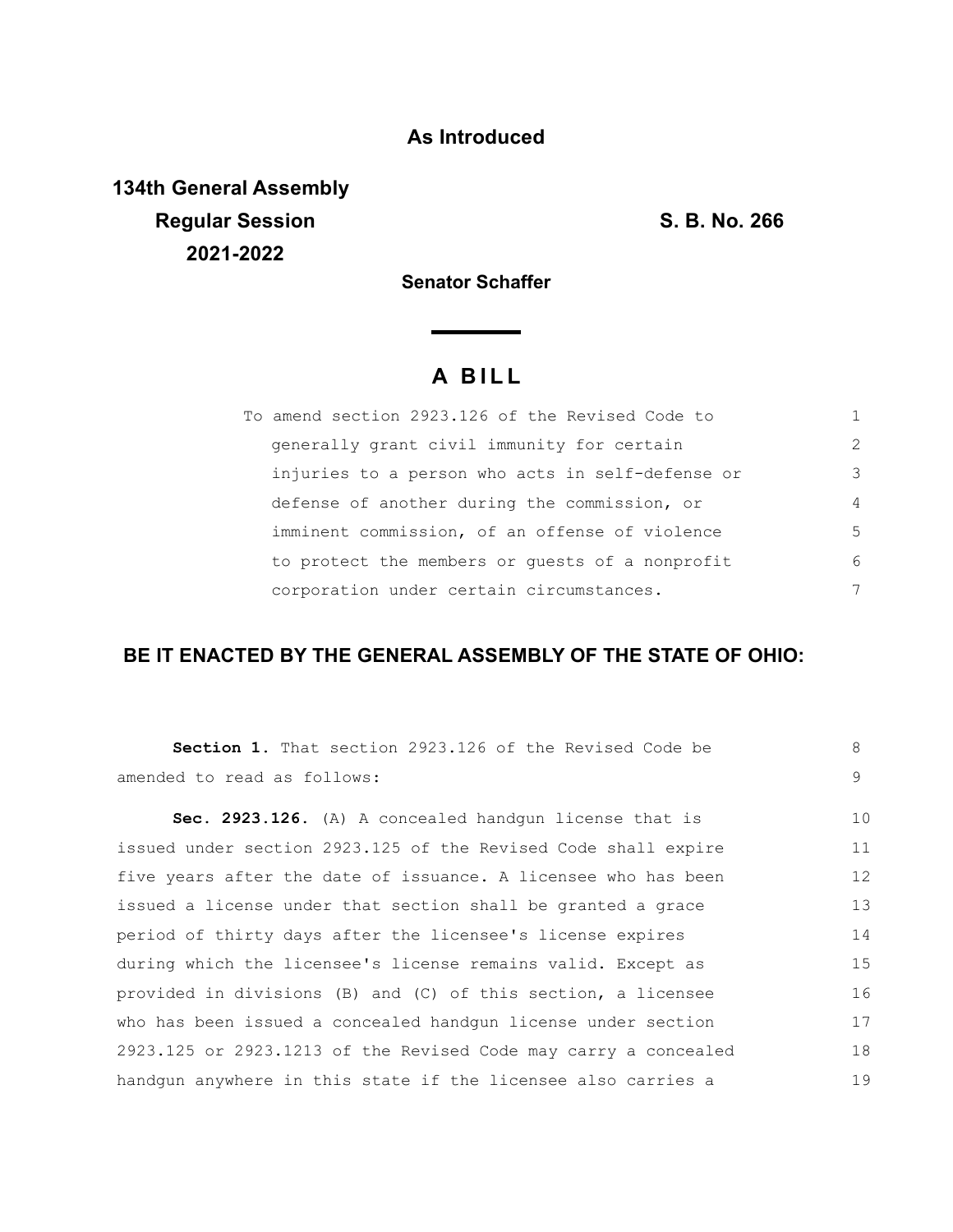#### **S. B. No. 266** Page 2 **Page 2 As Introduced**

valid license when the licensee is in actual possession of a concealed handgun. The licensee shall give notice of any change in the licensee's residence address to the sheriff who issued the license within forty-five days after that change.

If a licensee is the driver or an occupant of a motor vehicle that is stopped as the result of a traffic stop or a stop for another law enforcement purpose and if the licensee is transporting or has a loaded handgun in the motor vehicle at that time, the licensee shall promptly inform any law enforcement officer who approaches the vehicle while stopped that the licensee has been issued a concealed handgun license and that the licensee currently possesses or has a loaded handgun; the licensee shall not knowingly disregard or fail to comply with lawful orders of a law enforcement officer given while the motor vehicle is stopped, knowingly fail to remain in the motor vehicle while stopped, or knowingly fail to keep the licensee's hands in plain sight after any law enforcement officer begins approaching the licensee while stopped and before the officer leaves, unless directed otherwise by a law enforcement officer; and the licensee shall not knowingly have contact with the loaded handgun by touching it with the licensee's hands or fingers, in any manner in violation of division (E) of section 2923.16 of the Revised Code, after any law enforcement officer begins approaching the licensee while stopped and before the officer leaves. Additionally, if a licensee is the driver or an occupant of a commercial motor vehicle that is stopped by an employee of the motor carrier enforcement unit for the purposes defined in section 5503.34 of the Revised Code and the licensee is transporting or has a loaded handgun in the commercial motor vehicle at that time, the licensee shall promptly inform the employee of the unit who 24 25 26 27 28 29 30 31 32 33 34 35 36 37 38 39 40 41 42 43 44 45 46 47 48 49 50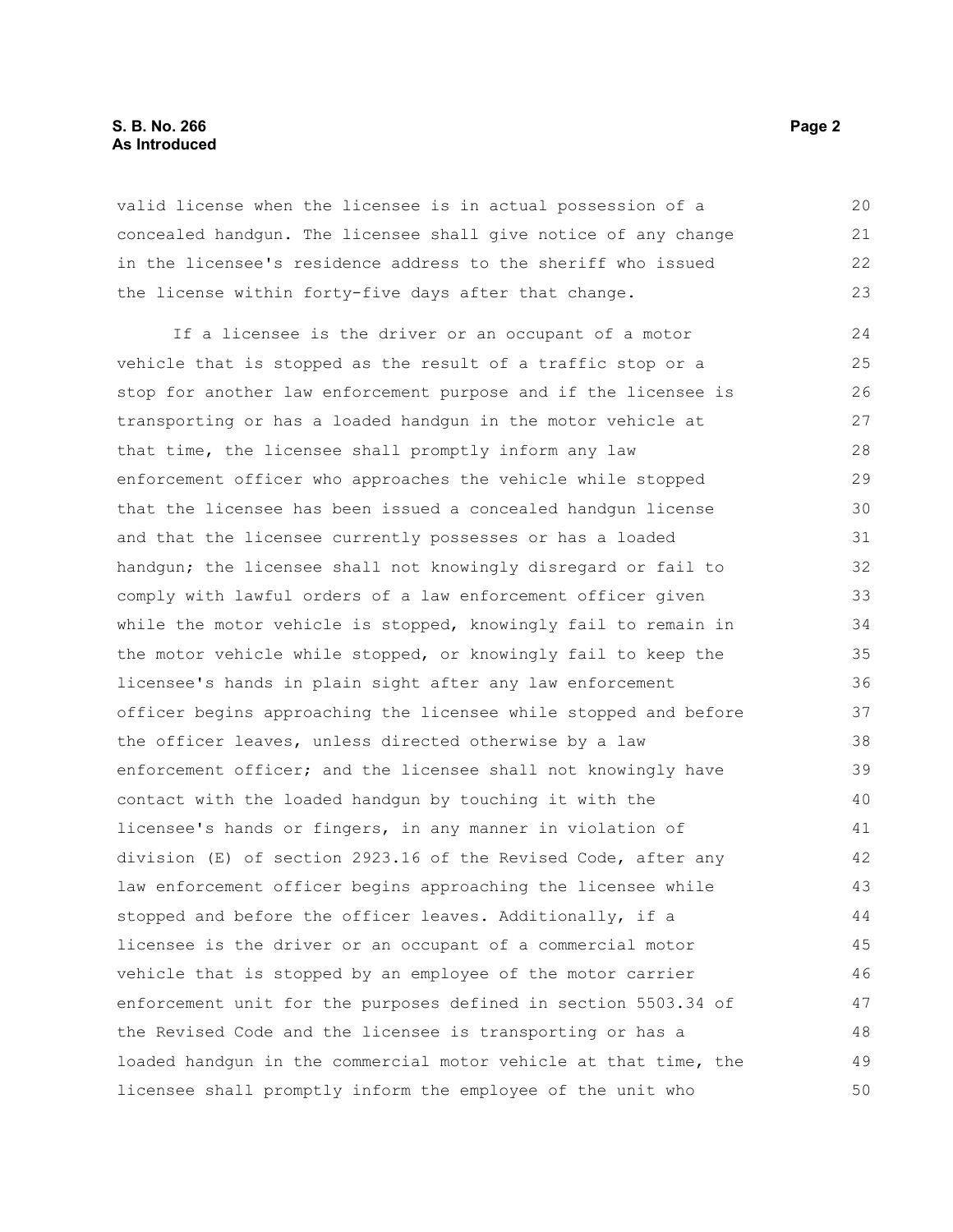approaches the vehicle while stopped that the licensee has been issued a concealed handgun license and that the licensee currently possesses or has a loaded handgun. 51 52 53

If a licensee is stopped for a law enforcement purpose and if the licensee is carrying a concealed handgun at the time the officer approaches, the licensee shall promptly inform any law enforcement officer who approaches the licensee while stopped that the licensee has been issued a concealed handgun license and that the licensee currently is carrying a concealed handgun; the licensee shall not knowingly disregard or fail to comply with lawful orders of a law enforcement officer given while the licensee is stopped, or knowingly fail to keep the licensee's hands in plain sight after any law enforcement officer begins approaching the licensee while stopped and before the officer leaves, unless directed otherwise by a law enforcement officer; and the licensee shall not knowingly remove, attempt to remove, grasp, or hold the loaded handgun or knowingly have contact with the loaded handgun by touching it with the licensee's hands or fingers, in any manner in violation of division (B) of section 2923.12 of the Revised Code, after any law enforcement officer begins approaching the licensee while stopped and before the officer leaves. 54 55 56 57 58 59 60 61 62 63 64 65 66 67 68 69 70 71 72

(B) A valid concealed handgun license does not authorize the licensee to carry a concealed handgun in any manner prohibited under division (B) of section 2923.12 of the Revised Code or in any manner prohibited under section 2923.16 of the Revised Code. A valid license does not authorize the licensee to carry a concealed handgun into any of the following places: 73 74 75 76 77 78

(1) A police station, sheriff's office, or state highway patrol station, premises controlled by the bureau of criminal 79 80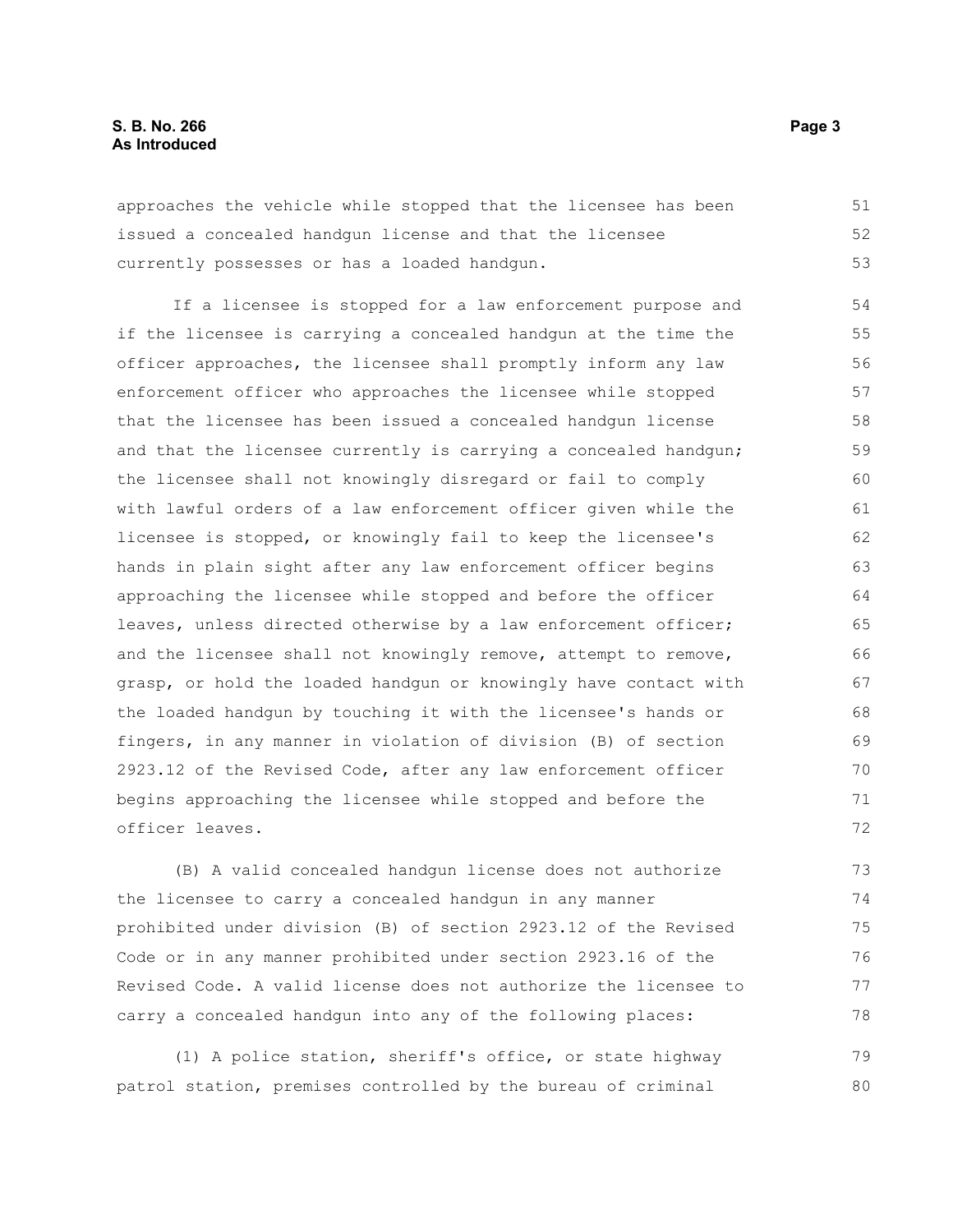#### **S. B. No. 266** Page 4 **As Introduced**

identification and investigation; a state correctional institution, jail, workhouse, or other detention facility; any area of an airport passenger terminal that is beyond a passenger or property screening checkpoint or to which access is restricted through security measures by the airport authority or a public agency; or an institution that is maintained, operated, managed, and governed pursuant to division (A) of section 5119.14 of the Revised Code or division (A)(1) of section 5123.03 of the Revised Code; 81 82 83 84 85 86 87 88 89

(2) A school safety zone if the licensee's carrying the concealed handgun is in violation of section 2923.122 of the Revised Code;

(3) A courthouse or another building or structure in which a courtroom is located if the licensee's carrying the concealed handgun is in violation of section 2923.123 of the Revised Code;

(4) Any premises or open air arena for which a D permit has been issued under Chapter 4303. of the Revised Code if the licensee's carrying the concealed handgun is in violation of section 2923.121 of the Revised Code;

(5) Any premises owned or leased by any public or private college, university, or other institution of higher education, unless the handgun is in a locked motor vehicle or the licensee is in the immediate process of placing the handgun in a locked motor vehicle or unless the licensee is carrying the concealed handgun pursuant to a written policy, rule, or other authorization that is adopted by the institution's board of trustees or other governing body and that authorizes specific individuals or classes of individuals to carry a concealed handgun on the premises; 100 101 102 103 104 105 106 107 108 109

90 91 92

93 94 95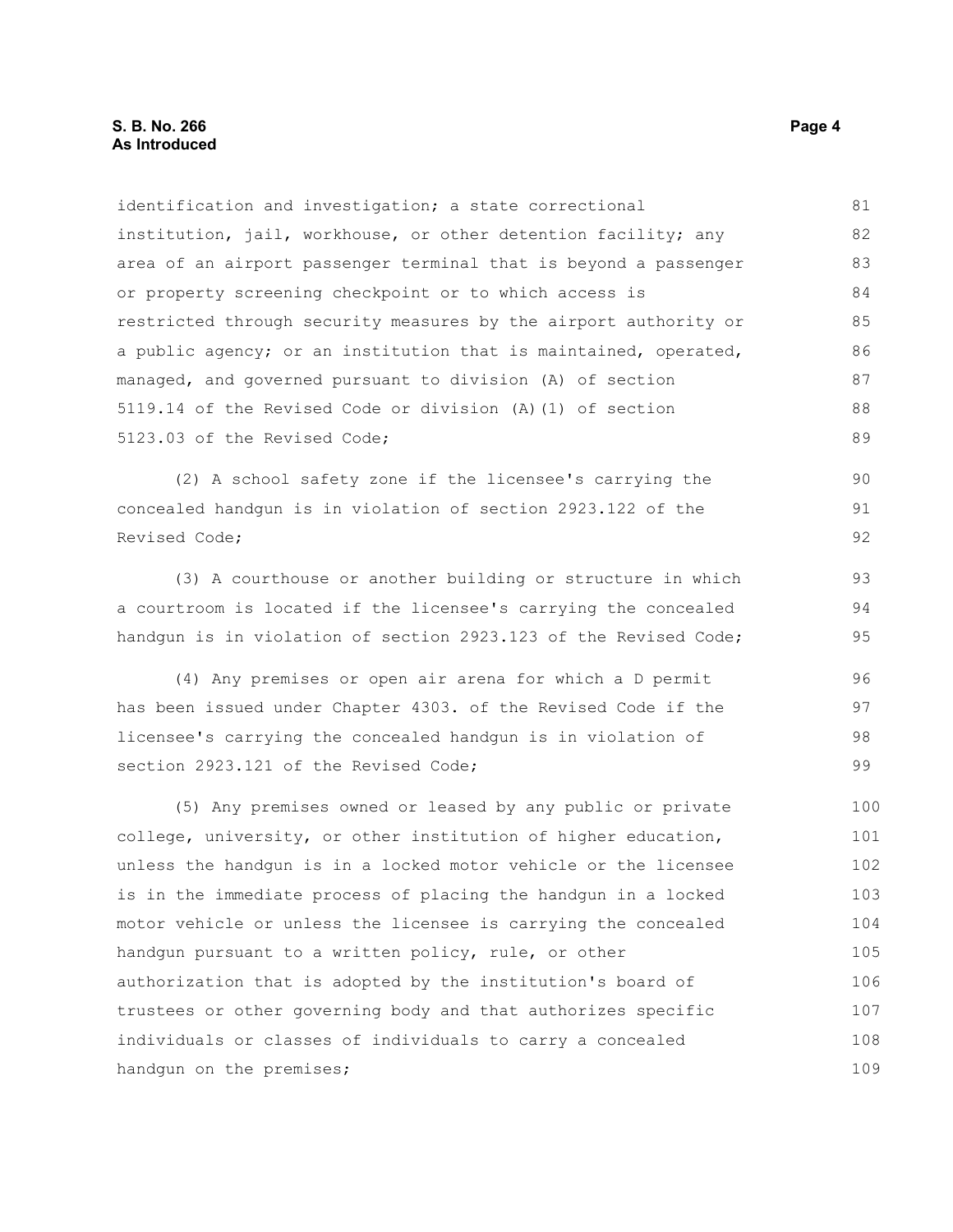#### **S. B. No. 266** Page 5 **As Introduced**

(6) Any church, synagogue, mosque, or other place of worship, unless the church, synagogue, mosque, or other place of worship posts or permits otherwise; 110 111 112

(7) Any building that is a government facility of this state or a political subdivision of this state and that is not a building that is used primarily as a shelter, restroom, parking facility for motor vehicles, or rest facility and is not a courthouse or other building or structure in which a courtroom is located that is subject to division (B)(3) of this section, unless the governing body with authority over the building has enacted a statute, ordinance, or policy that permits a licensee to carry a concealed handgun into the building; 113 114 115 116 117 118 119 120 121

(8) A place in which federal law prohibits the carrying of handguns.

(C)(1) Nothing in this section shall negate or restrict a rule, policy, or practice of a private employer that is not a private college, university, or other institution of higher education concerning or prohibiting the presence of firearms on the private employer's premises or property, including motor vehicles owned by the private employer. Nothing in this section shall require a private employer of that nature to adopt a rule, policy, or practice concerning or prohibiting the presence of firearms on the private employer's premises or property, including motor vehicles owned by the private employer. 124 125 126 127 128 129 130 131 132 133

(2)(a) A private employer shall be immune from liability in a civil action for any injury, death, or loss to person or property that allegedly was caused by or related to a licensee bringing a handgun onto the premises or property of the private employer, including motor vehicles owned by the private employer, unless the private employer acted with malicious 134 135 136 137 138 139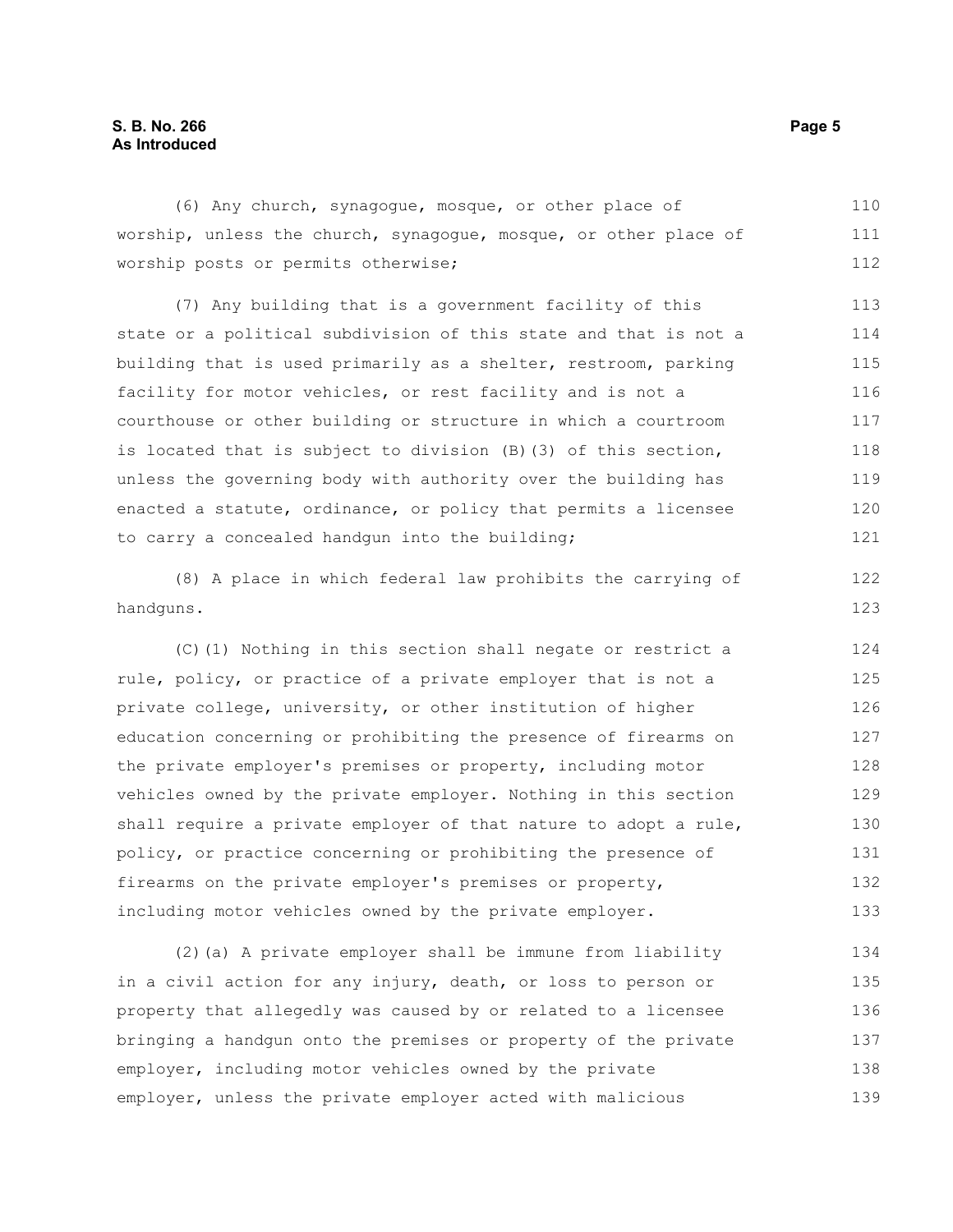purpose. A private employer is immune from liability in a civil action for any injury, death, or loss to person or property that allegedly was caused by or related to the private employer's decision to permit a licensee to bring, or prohibit a licensee from bringing, a handgun onto the premises or property of the private employer. 140 141 142 143 144 145

(b) A political subdivision shall be immune from liability in a civil action, to the extent and in the manner provided in Chapter 2744. of the Revised Code, for any injury, death, or loss to person or property that allegedly was caused by or related to a licensee bringing a handgun onto any premises or property owned, leased, or otherwise under the control of the political subdivision. As used in this division, "political subdivision" has the same meaning as in section 2744.01 of the Revised Code. 146 147 148 149 150 151 152 153 154

(c) An institution of higher education shall be immune from liability in a civil action for any injury, death, or loss to person or property that allegedly was caused by or related to a licensee bringing a handgun onto the premises of the institution, including motor vehicles owned by the institution, unless the institution acted with malicious purpose. An institution of higher education is immune from liability in a civil action for any injury, death, or loss to person or property that allegedly was caused by or related to the institution's decision to permit a licensee or class of licensees to bring a handgun onto the premises of the institution. 155 156 157 158 159 160 161 162 163 164 165 166

(d) $(i)$  A nonprofit corporation shall be immune from liability in a civil action for any injury, death, or loss to person or property that allegedly was caused by or related to a 167 168 169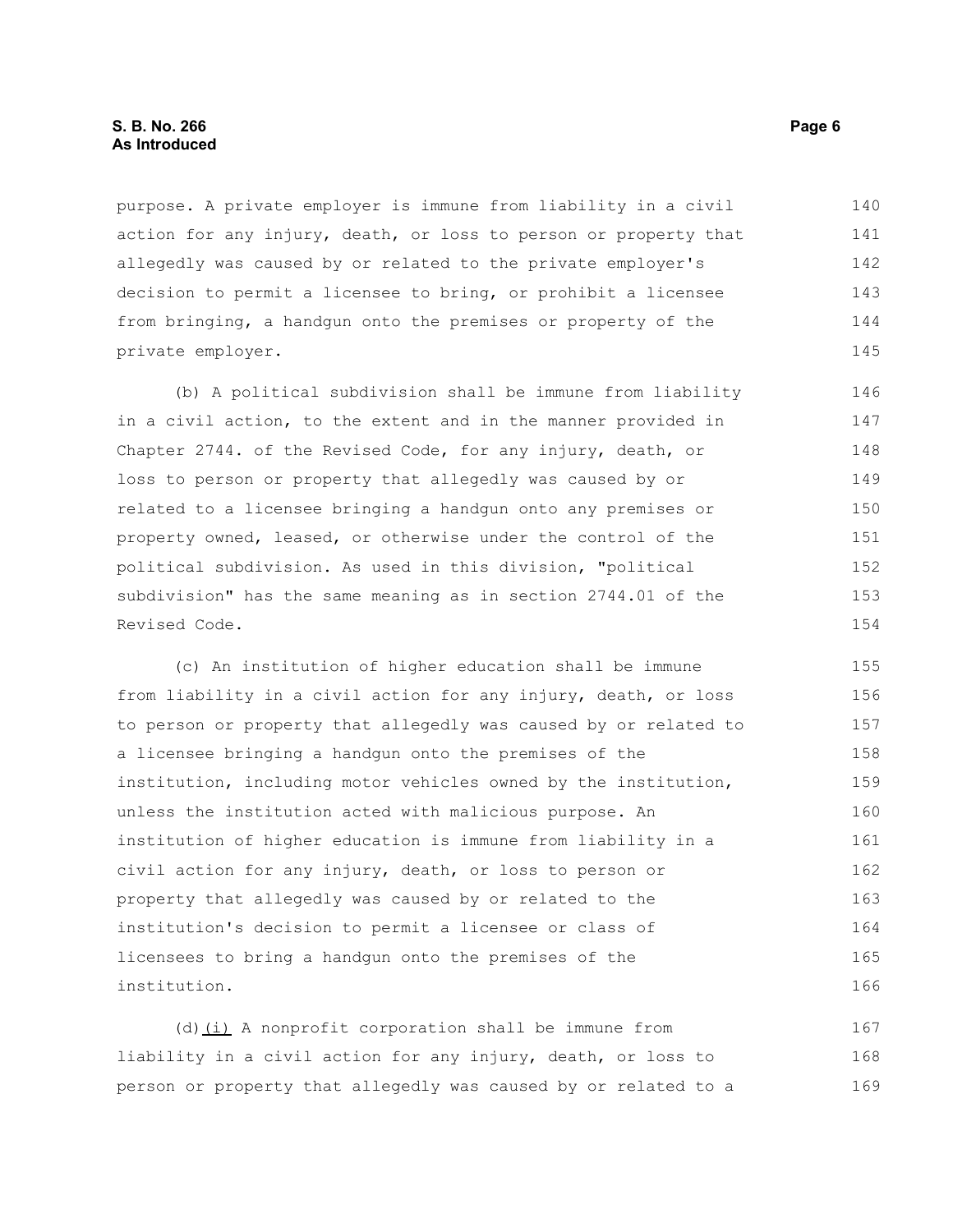### **S. B. No. 266** Page 7 **As Introduced**

| licensee bringing a handgun onto the premises of the nonprofit   | 170 |
|------------------------------------------------------------------|-----|
| corporation, including any motor vehicle owned by the nonprofit  | 171 |
| corporation, or to any event organized by the nonprofit          | 172 |
| corporation, unless the nonprofit corporation acted with         | 173 |
| malicious purpose. A nonprofit corporation is immune from        | 174 |
| liability in a civil action for any injury, death, or loss to    | 175 |
| person or property that allegedly was caused by or related to    | 176 |
| the nonprofit corporation's decision to permit a licensee to     | 177 |
| bring a handgun onto the premises of the nonprofit corporation   | 178 |
| or to any event organized by the nonprofit corporation. The      | 179 |
| immunities described in division (C)(2)(d)(i) of this section    | 180 |
| apply to a for-profit corporation that leases its property to    | 181 |
| the nonprofit corporation or permits its property to be used by  | 182 |
| the nonprofit corporation for any purpose.                       | 183 |
| (ii) No person shall be liable in a tort action for              | 184 |
| injury, death, or loss to person or property allegedly caused by | 185 |
| the person's act of self-defense or defense of another when      | 186 |
| performed during the commission, or imminent commission, of an   | 187 |
| offense of violence to protect the members or quests, including  | 188 |
| the person's self, of the nonprofit corporation under division   | 189 |
| (C)(2)(d)(i) of this section against the commission, or imminent | 190 |
| commission, of that offense of violence, unless the person's act | 191 |
| constitutes willful or wanton misconduct.                        | 192 |
| (iii) As used in division (C)(2)(d)(ii) of this section,         | 193 |
| "tort action" has the same meaning as in section 2307.60 of the  | 194 |
| Revised Code.                                                    | 195 |
| $(iv)$ Nothing in division (C)(2)(d)(ii) of this section         | 196 |
| shall be construed to affect any rights to bring a civil action  | 197 |
| under section 2307.60 of the Revised Code or any other section   | 198 |
| of the Revised Code.                                             | 199 |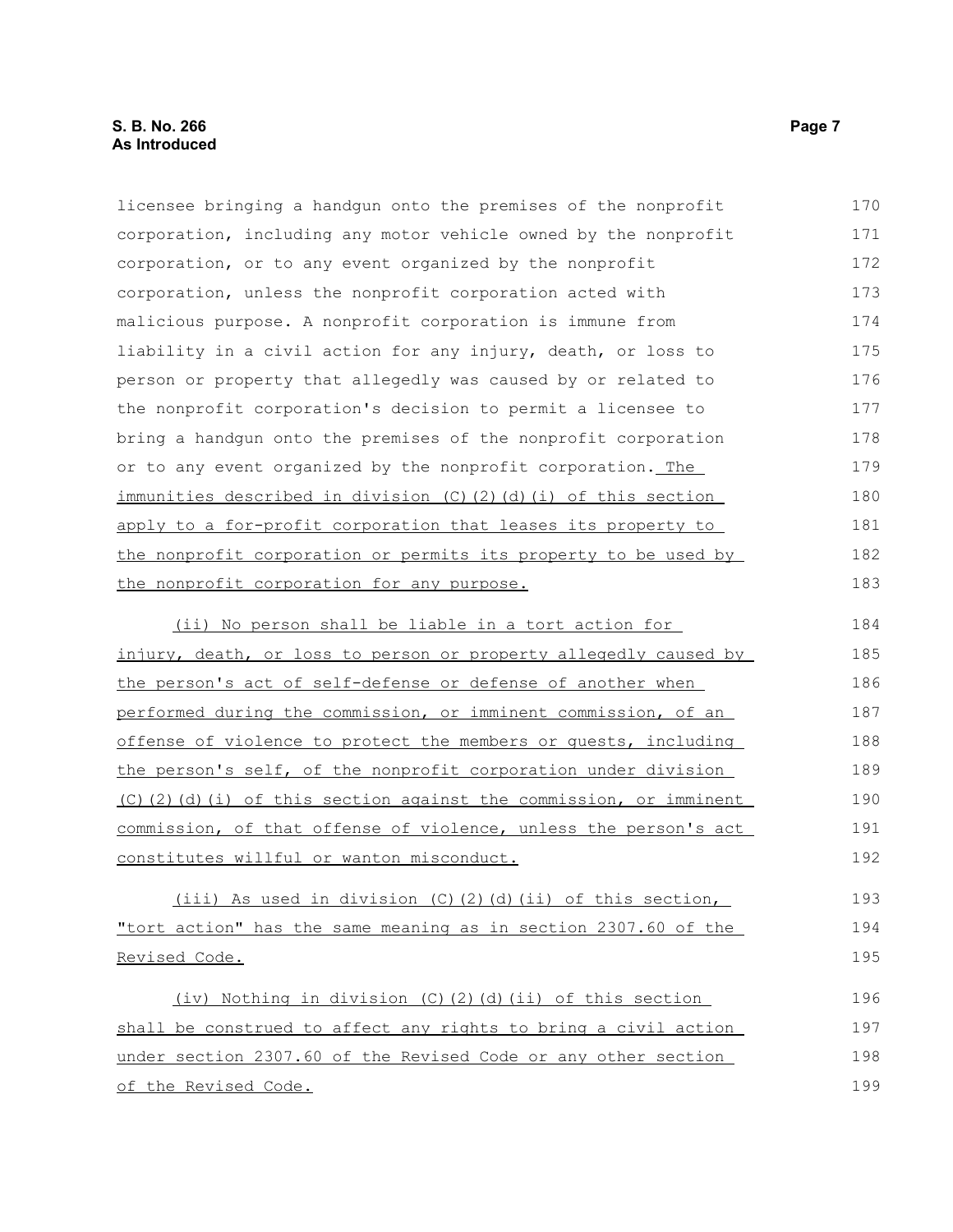(v) Division (C)(2)(d)(ii) of this section does not affect, and shall not be construed as affecting, any immunities from civil liability or defenses established by another section of the Revised Code or available at common law, to which the person may be entitled under circumstances not covered by that division. 200 201 202 203 204 205

(3)(a) Except as provided in division (C)(3)(b) of this section and section 2923.1214 of the Revised Code, the owner or person in control of private land or premises, and a private person or entity leasing land or premises owned by the state, the United States, or a political subdivision of the state or the United States, may post a sign in a conspicuous location on that land or on those premises prohibiting persons from carrying firearms or concealed firearms on or onto that land or those premises. Except as otherwise provided in this division, a person who knowingly violates a posted prohibition of that nature is guilty of criminal trespass in violation of division (A)(4) of section 2911.21 of the Revised Code and is guilty of a misdemeanor of the fourth degree. If a person knowingly violates a posted prohibition of that nature and the posted land or premises primarily was a parking lot or other parking facility, the person is not guilty of criminal trespass under section 2911.21 of the Revised Code or under any other criminal law of this state or criminal law, ordinance, or resolution of a political subdivision of this state, and instead is subject only to a civil cause of action for trespass based on the violation. 206 207 208 209 210 211 212 213 214 215 216 217 218 219 220 221 222 223 224 225

If a person knowingly violates a posted prohibition of the nature described in this division and the posted land or premises is a child day-care center, type A family day-care home, or type B family day-care home, unless the person is a licensee who resides in a type A family day-care home or type B 226 227 228 229 230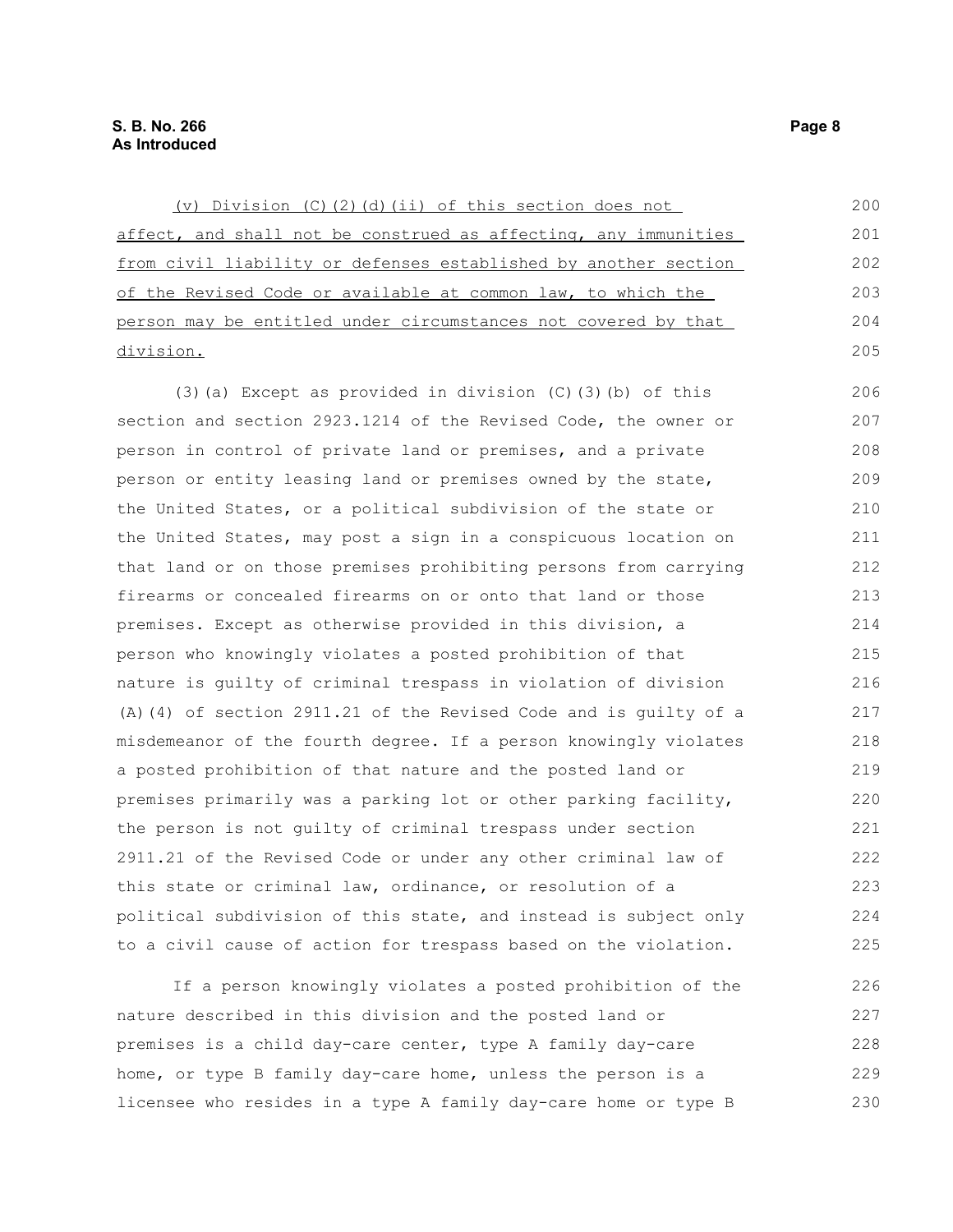family day-care home, the person is guilty of aggravated trespass in violation of section 2911.211 of the Revised Code. Except as otherwise provided in this division, the offender is guilty of a misdemeanor of the first degree. If the person previously has been convicted of a violation of this division or of any offense of violence, if the weapon involved is a firearm that is either loaded or for which the offender has ammunition ready at hand, or if the weapon involved is dangerous ordnance, the offender is guilty of a felony of the fourth degree. 231 232 233 234 235 236 237 238 239

(b) A landlord may not prohibit or restrict a tenant who is a licensee and who on or after September 9, 2008, enters into a rental agreement with the landlord for the use of residential premises, and the tenant's guest while the tenant is present, from lawfully carrying or possessing a handgun on those residential premises. 240 241 242 243 244 245

(c) As used in division (C)(3) of this section:

(i) "Residential premises" has the same meaning as in section 5321.01 of the Revised Code, except "residential premises" does not include a dwelling unit that is owned or operated by a college or university. 247 248 249 250

(ii) "Landlord," "tenant," and "rental agreement" have the same meanings as in section 5321.01 of the Revised Code.

(D) A person who holds a valid concealed handgun license issued by another state that is recognized by the attorney general pursuant to a reciprocity agreement entered into pursuant to section 109.69 of the Revised Code or a person who holds a valid concealed handgun license under the circumstances described in division (B) of section 109.69 of the Revised Code has the same right to carry a concealed handgun in this state as 253 254 255 256 257 258 259

246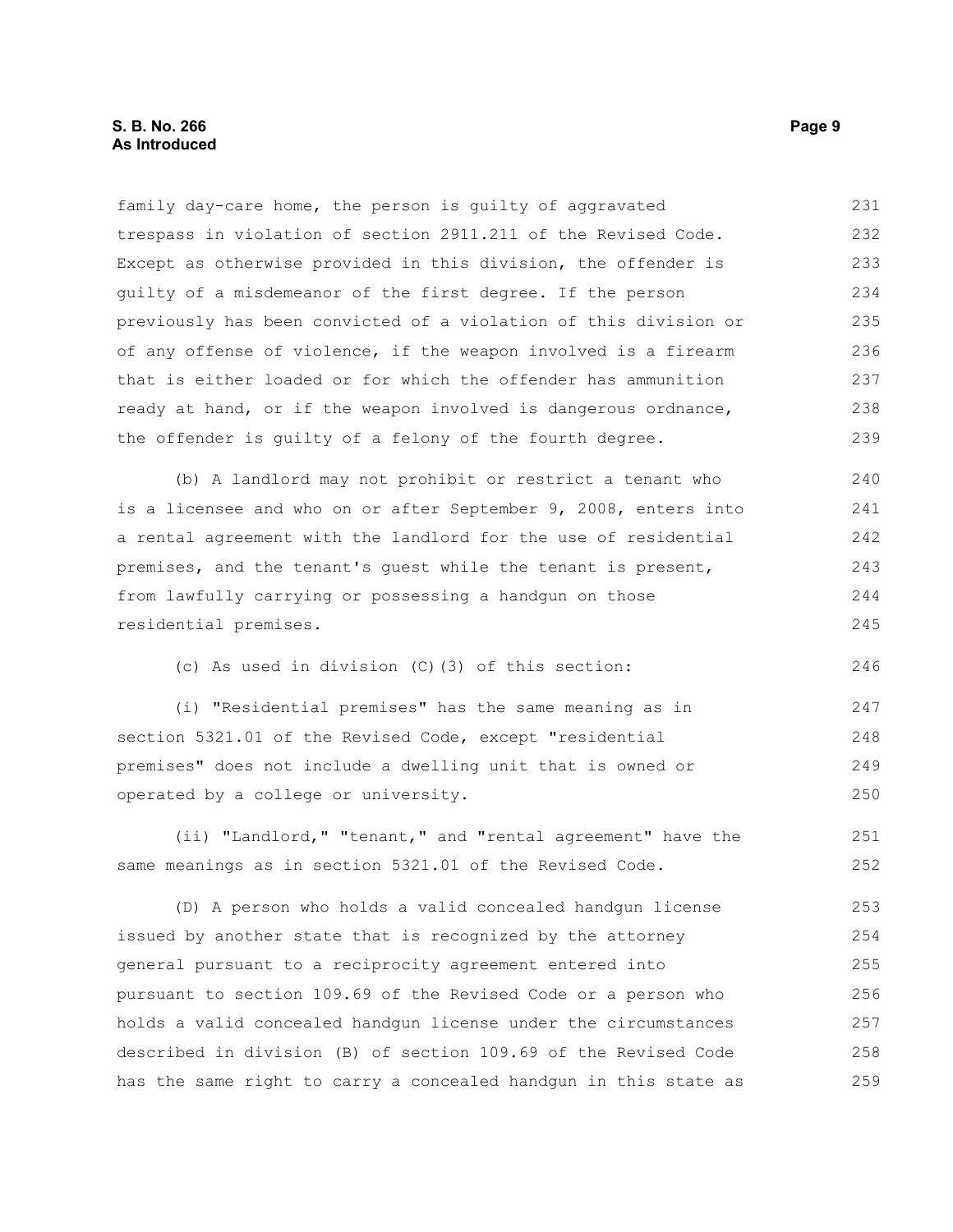#### **S. B. No. 266 Page 10 As Introduced**

a person who was issued a concealed handgun license under section 2923.125 of the Revised Code and is subject to the same restrictions that apply to a person who carries a license issued under that section. 260 261 262 263

(E)(1) A peace officer has the same right to carry a concealed handgun in this state as a person who was issued a concealed handgun license under section 2923.125 of the Revised Code, provided that the officer when carrying a concealed handgun under authority of this division is carrying validating identification. For purposes of reciprocity with other states, a peace officer shall be considered to be a licensee in this state.

(2) An active duty member of the armed forces of the United States who is carrying a valid military identification card and documentation of successful completion of firearms training that meets or exceeds the training requirements described in division (G)(1) of section 2923.125 of the Revised Code has the same right to carry a concealed handgun in this state as a person who was issued a concealed handgun license under section 2923.125 of the Revised Code and is subject to the same restrictions as specified in this section. 272 273 274 275 276 277 278 279 280

(3) A tactical medical professional who is qualified to carry firearms while on duty under section 109.771 of the Revised Code has the same right to carry a concealed handgun in this state as a person who was issued a concealed handgun license under section 2923.125 of the Revised Code. 281 282 283 284 285

(F)(1) A qualified retired peace officer who possesses a retired peace officer identification card issued pursuant to division (F)(2) of this section and a valid firearms requalification certification issued pursuant to division (F)(3) 286 287 288 289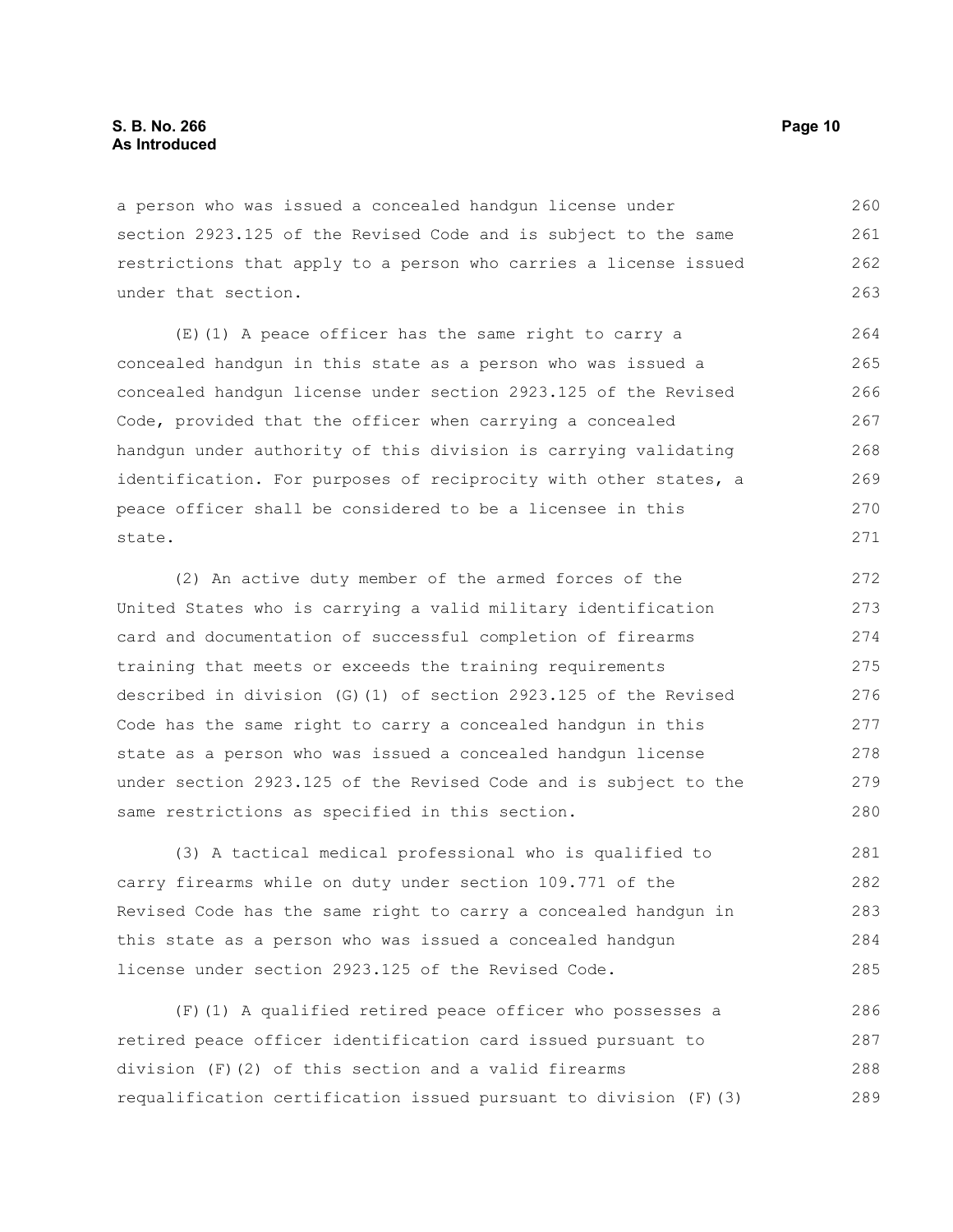#### **S. B. No. 266 Page 11 As Introduced**

of this section has the same right to carry a concealed handgun in this state as a person who was issued a concealed handgun license under section 2923.125 of the Revised Code and is subject to the same restrictions that apply to a person who carries a license issued under that section. For purposes of reciprocity with other states, a qualified retired peace officer who possesses a retired peace officer identification card issued pursuant to division (F)(2) of this section and a valid firearms requalification certification issued pursuant to division  $(F)$  (3) of this section shall be considered to be a licensee in this state. 290 291 292 293 294 295 296 297 298 299 300

(2)(a) Each public agency of this state or of a political subdivision of this state that is served by one or more peace officers shall issue a retired peace officer identification card to any person who retired from service as a peace officer with that agency, if the issuance is in accordance with the agency's policies and procedures and if the person, with respect to the person's service with that agency, satisfies all of the following:

(i) The person retired in good standing from service as a peace officer with the public agency, and the retirement was not for reasons of mental instability. 309 310 311

(ii) Before retiring from service as a peace officer with that agency, the person was authorized to engage in or supervise the prevention, detection, investigation, or prosecution of, or the incarceration of any person for, any violation of law and the person had statutory powers of arrest.

(iii) At the time of the person's retirement as a peace officer with that agency, the person was trained and qualified to carry firearms in the performance of the peace officer's 317 318 319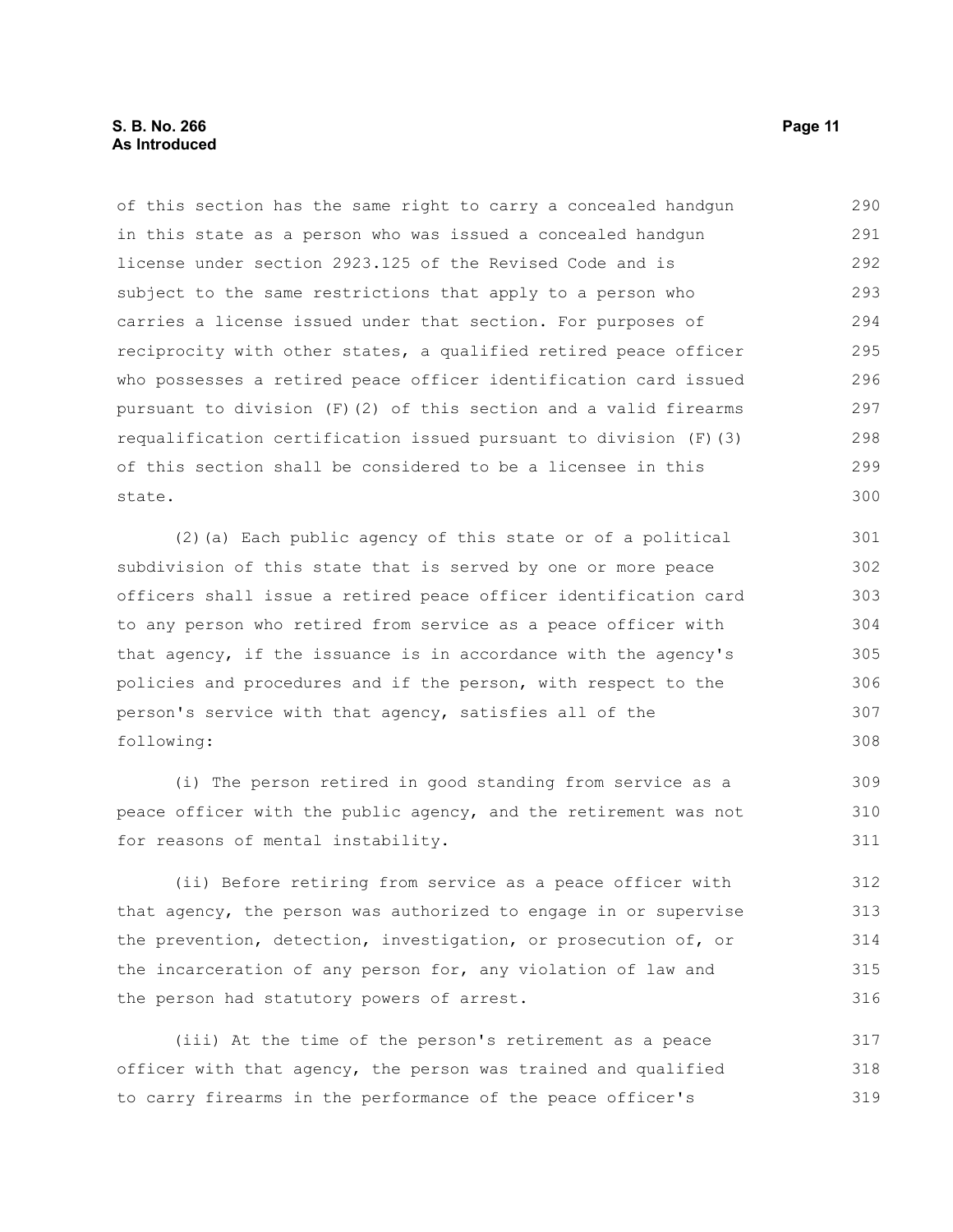duties.

(iv) Before retiring from service as a peace officer with that agency, the person was regularly employed as a peace officer for an aggregate of fifteen years or more, or, in the alternative, the person retired from service as a peace officer with that agency, after completing any applicable probationary period of that service, due to a service-connected disability, as determined by the agency. 321 322 323 324 325 326 327

(b) A retired peace officer identification card issued to a person under division (F)(2)(a) of this section shall identify the person by name, contain a photograph of the person, identify the public agency of this state or of the political subdivision of this state from which the person retired as a peace officer and that is issuing the identification card, and specify that the person retired in good standing from service as a peace officer with the issuing public agency and satisfies the criteria set forth in divisions  $(F)$   $(2)$   $(a)$   $(i)$  to  $(iv)$  of this section. In addition to the required content specified in this division, a retired peace officer identification card issued to a person under division (F)(2)(a) of this section may include the firearms requalification certification described in division (F)(3) of this section, and if the identification card includes that certification, the identification card shall serve as the firearms requalification certification for the retired peace officer. If the issuing public agency issues credentials to active law enforcement officers who serve the agency, the agency may comply with division  $(F)(2)(a)$  of this section by issuing the same credentials to persons who retired from service as a peace officer with the agency and who satisfy the criteria set forth in divisions  $(F)$  (2)(a)(i) to (iv) of this section, provided that the credentials so issued to retired peace 328 329 330 331 332 333 334 335 336 337 338 339 340 341 342 343 344 345 346 347 348 349 350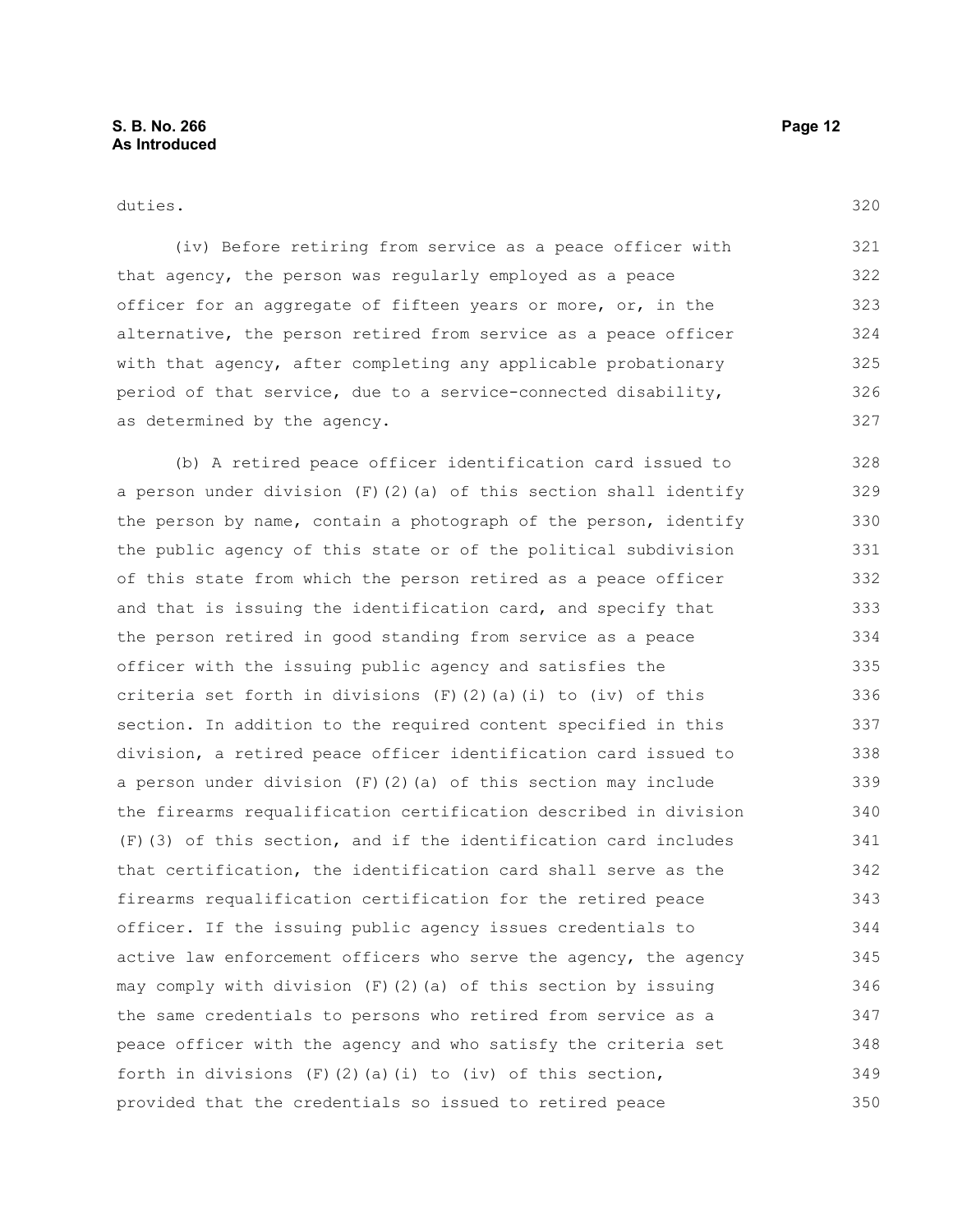officers are stamped with the word "RETIRED."

(c) A public agency of this state or of a political subdivision of this state may charge persons who retired from service as a peace officer with the agency a reasonable fee for issuing to the person a retired peace officer identification card pursuant to division (F)(2)(a) of this section. 352 353 354 355 356

(3) If a person retired from service as a peace officer with a public agency of this state or of a political subdivision of this state and the person satisfies the criteria set forth in divisions  $(F)$   $(2)$   $(a)$   $(i)$  to  $(iv)$  of this section, the public agency may provide the retired peace officer with the opportunity to attend a firearms requalification program that is approved for purposes of firearms requalification required under section 109.801 of the Revised Code. The retired peace officer may be required to pay the cost of the course. 357 358 359 360 361 362 363 364 365

If a retired peace officer who satisfies the criteria set forth in divisions  $(F)(2)(a)(i)$  to  $(iv)$  of this section attends a firearms requalification program that is approved for purposes of firearms requalification required under section 109.801 of the Revised Code, the retired peace officer's successful completion of the firearms requalification program requalifies the retired peace officer for purposes of division (F) of this section for five years from the date on which the program was successfully completed, and the requalification is valid during that five-year period. If a retired peace officer who satisfies the criteria set forth in divisions  $(F)(2)(a)(i)$  to  $(iv)$  of this section satisfactorily completes such a firearms requalification program, the retired peace officer shall be issued a firearms requalification certification that identifies the retired peace officer by name, identifies the entity that taught the program, 366 367 368 369 370 371 372 373 374 375 376 377 378 379 380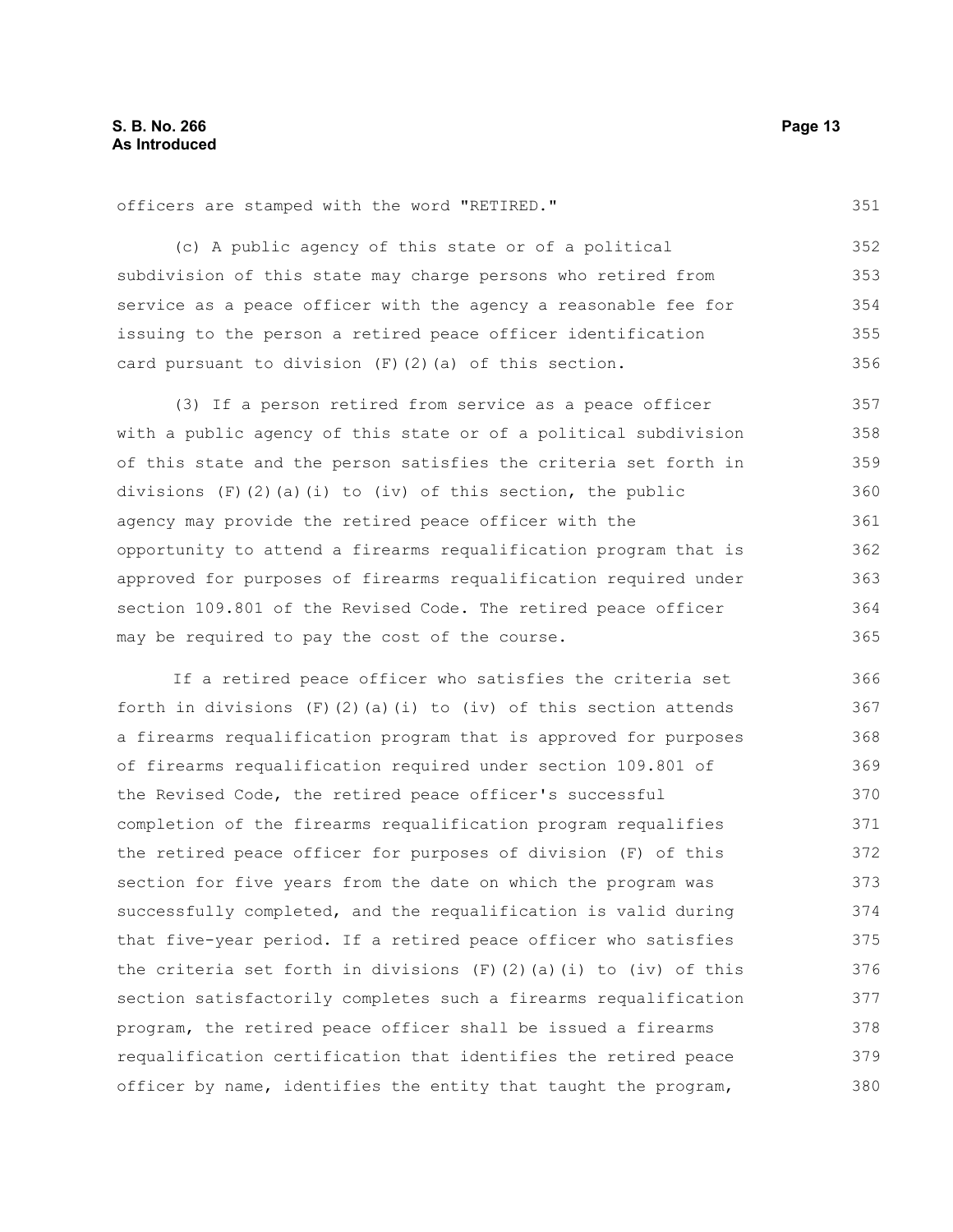specifies that the retired peace officer successfully completed the program, specifies the date on which the course was successfully completed, and specifies that the requalification is valid for five years from that date of successful completion. The firearms requalification certification for a retired peace officer may be included in the retired peace officer identification card issued to the retired peace officer under division (F)(2) of this section. A retired peace officer who attends a firearms requalification program that is approved for purposes of firearms requalification required under section 109.801 of the Revised Code may be required to pay the cost of the program. (G) As used in this section: (1) "Qualified retired peace officer" means a person who satisfies all of the following: (a) The person satisfies the criteria set forth in divisions  $(F)$   $(2)$   $(a)$   $(i)$  to  $(v)$  of this section. (b) The person is not under the influence of alcohol or another intoxicating or hallucinatory drug or substance. (c) The person is not prohibited by federal law from receiving firearms. (2) "Retired peace officer identification card" means an identification card that is issued pursuant to division (F)(2) of this section to a person who is a retired peace officer. (3) "Government facility of this state or a political subdivision of this state" means any of the following: (a) A building or part of a building that is owned or leased by the government of this state or a political 381 382 383 384 385 386 387 388 389 390 391 392 393 394 395 396 397 398 399 400 401 402 403 404 405 406 407 408